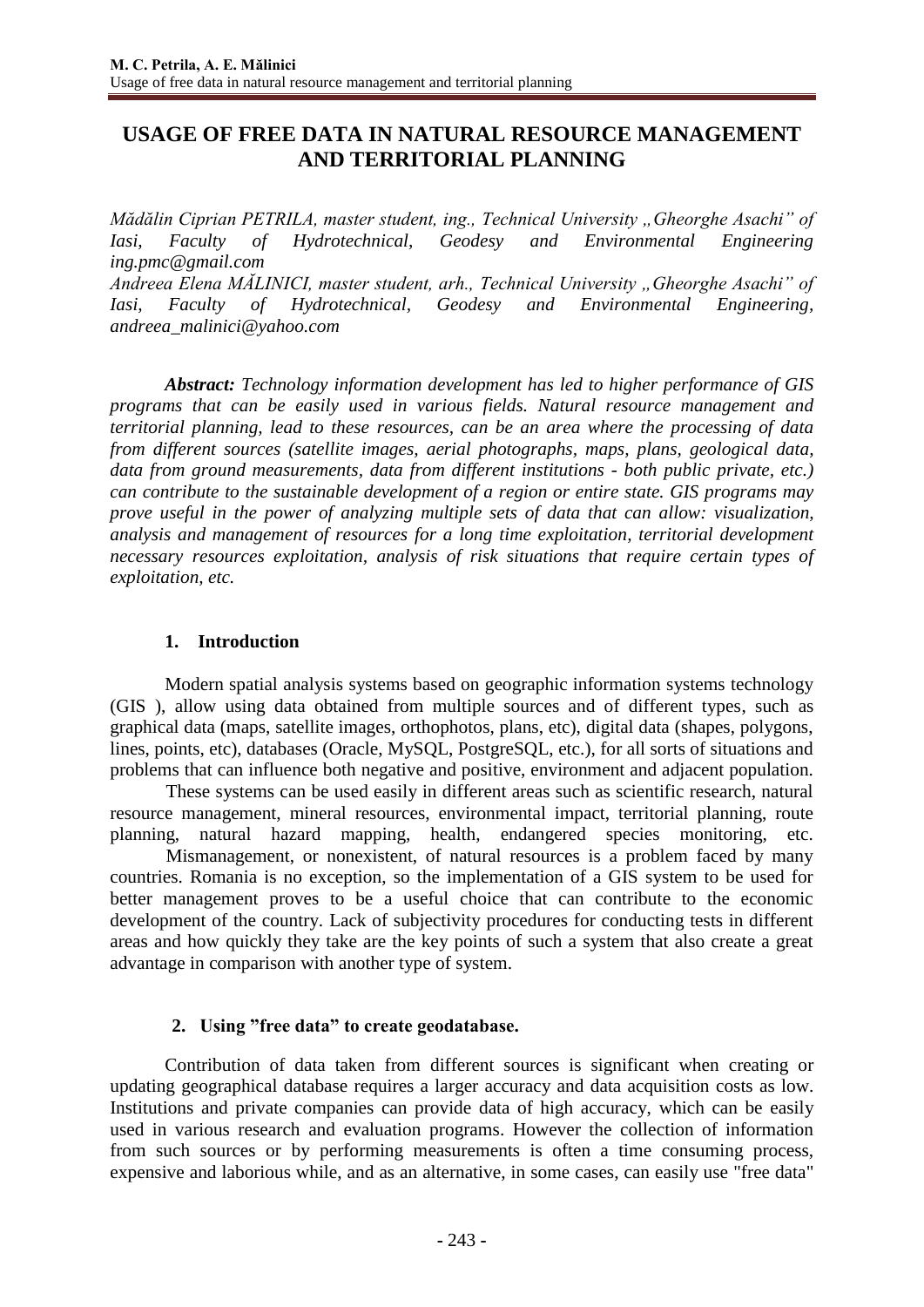that found on the internet or can be acquired from other sources and does not require acquisition costs.

Some of the advantages and disadvantages of using data obtained from free sources can be found in table 2.1.

| Advantages.                                         | Disadvantages.                                      |
|-----------------------------------------------------|-----------------------------------------------------|
| Does not require acquisition costs.                 | Discovering<br>data<br>time<br>sources<br>be<br>can |
|                                                     | consuming.                                          |
| Data accuracy can meet the requirements of the      | If the desired data don't have the needed           |
| project concerned.                                  | accuracy they must be purchased from another        |
|                                                     | source.                                             |
| Data can suffer multiple changes and can be         | Data may need a post processing that can be         |
| further distributed without the consent of the      | expensive, both in time and the fund.               |
| source.                                             |                                                     |
| With the centralization of data they can be used    | The integrity and quality of the data and the       |
| by many institutions, organizations and other       | source should be always checked.                    |
| type of users.                                      |                                                     |
| Can meet national and international standards.      | Lack of metadata and their incomplete existence     |
|                                                     | can lead to mistakes processing / use / analysis.   |
| Data sources independence allow discovery and       | Due to incompatibility some data sets can't be      |
| use data for a long time after the owner give up to | processed by some programs and may require          |
| their maintenance.                                  | purchase of additional software.                    |
| obtained<br>from<br>geoportals<br>Data<br>be<br>can | The disadvantage of these services is the           |
| that offers WMS / WMTS or WFS / WTC                 | inability to change the data that goes into the     |
| services and don't require storage space.           | analysis.                                           |

Storage, maintenance and proper management of data must be provided if the information is made available for rapid analysis and manipulation by the user, such as planners and decision makers involved in various projects analysis. Meanwhile, the database must meet minimum requirements for interoperability and accuracy so that their use does not generate errors when loading data or to the test results.

Representation of the database created for this project can be found in Figure 2.2.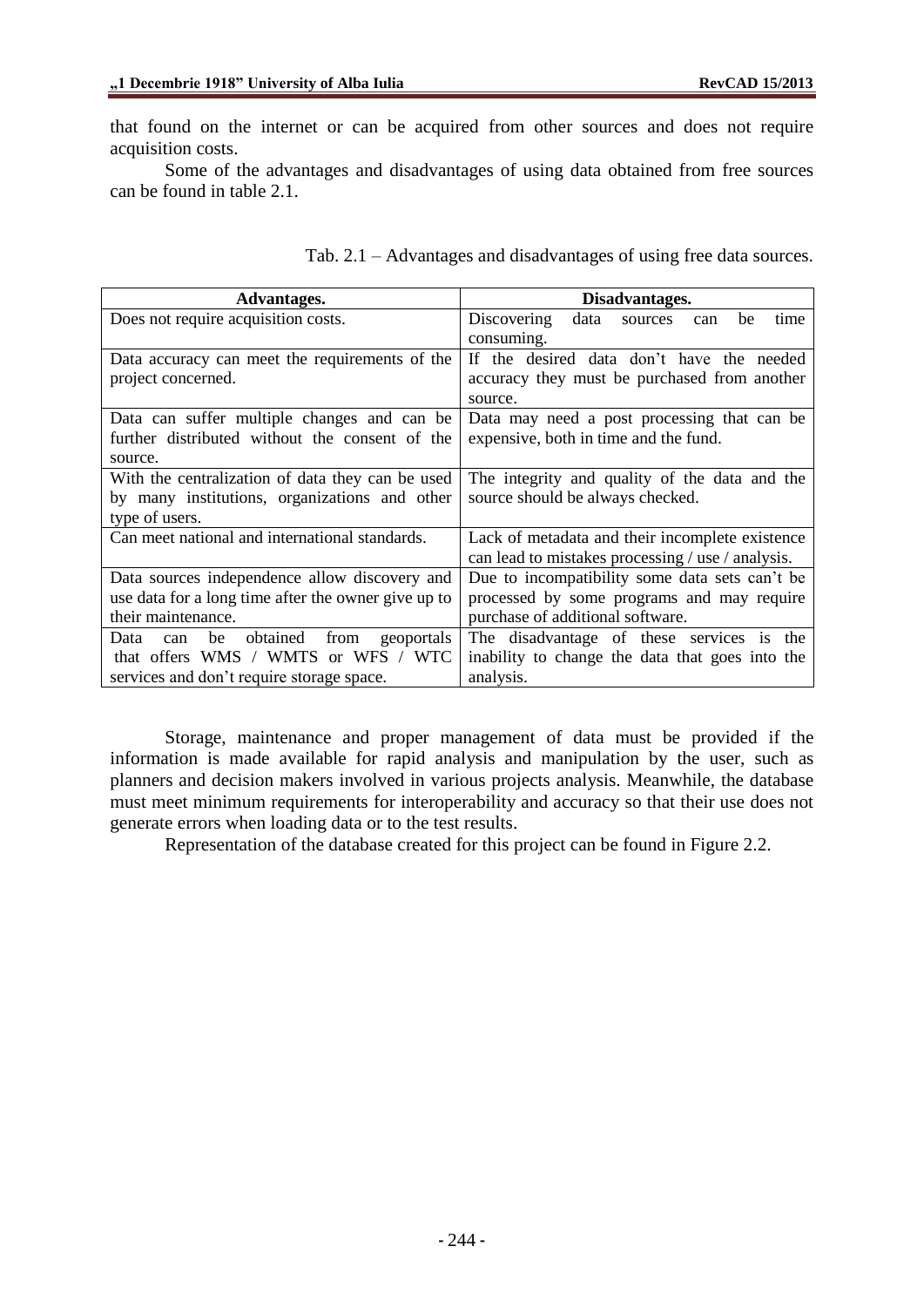

Fig. 2.2. Natural resource management database.

#### **3. The management system of natural resources.**

## **3.1. "Free data" integration in GIS.**

Land cover is the most important feature of nature because it can be used in multiple processes of analysis and evaluation. Regarding this feature, the European Environment Agency provides a collection of data and geodatabase, for free use, which contains information on land cover, natural and anthropogenic habitats, soil maps, hydrographic maps, maps of air quality, etc.

For this project we used data Corine Land Cover 2000 and 2006 related to land cover, fig. 3.1.1, and the remaining data were selected from official data, standards, reports and scientific papers, WMS services, etc.



Fig. 3.1.1 – Study zone –Neamt county.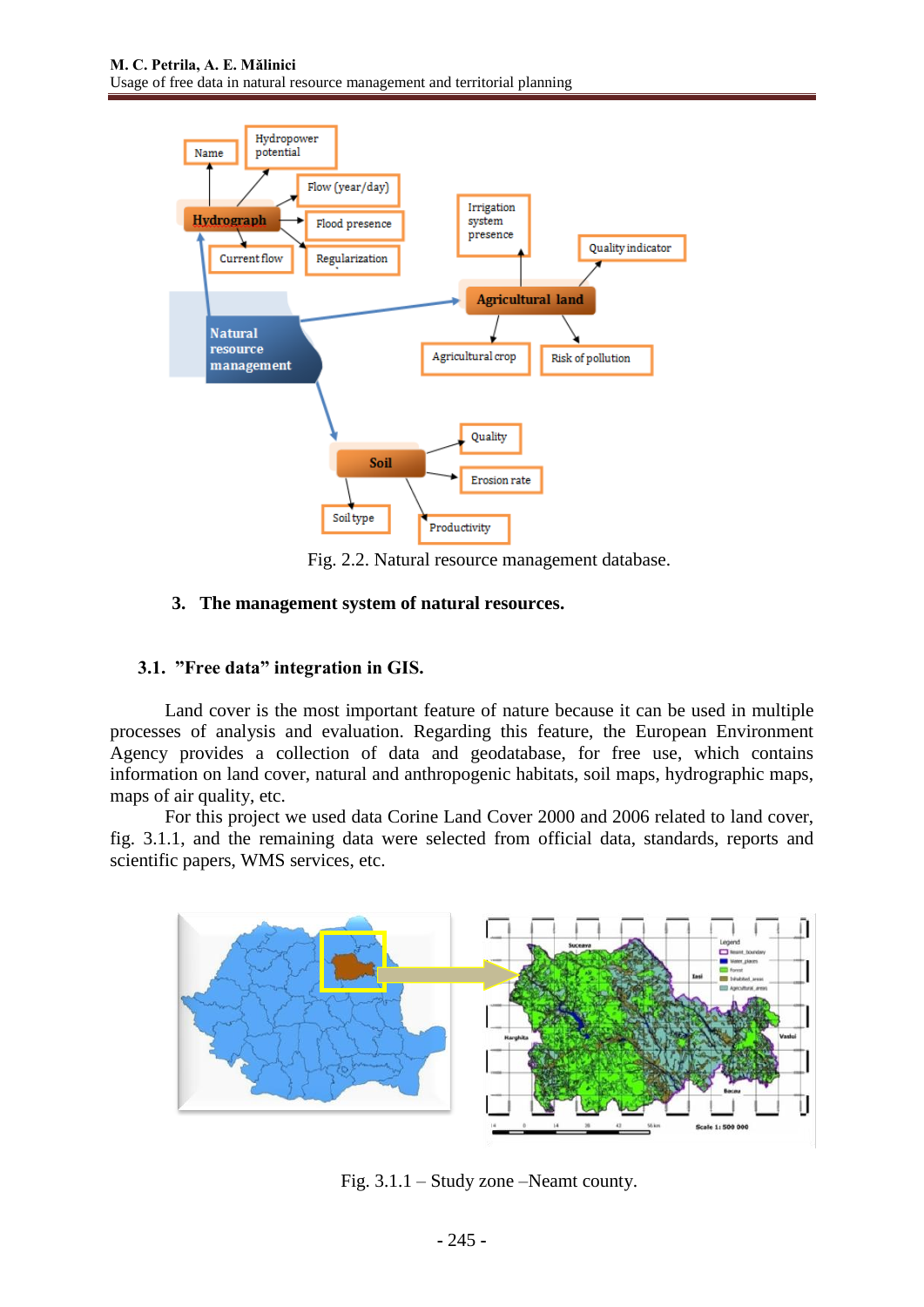From the data used for this project was obtained the land use map, fig. 3.1.1 from which one can observe how the distribution of the main uses of the land for the entire county. Given the need for knowledge of the distribution was made the graph of fig. 3.1.2



Fig. 3.1.2 – Land distribution graph.

#### **3.2. Agricultural land management.**

Maintaining agricultural land to the highest levels of quality must be the most important feature of the agricultural system of a country whose soil contributes, to a large extent, on its economy. It focuses mainly on management of: land, water, biodiversity and other environmental resources to meet human needs while sustaining ecosystem services in time and means of subsistence.

With time, the criteria for evaluating the quality (after which performance is assessed land) have evolved: from a small number (usually productivity, respectively the harvest of some crops) to a large number, often conflicting with each other. Currently are used four main evaluation criteria:

- Physical criteria which focuses on land use results.
- Economic criteria which is based on gross registered.
- Social criteria important land adjacent to population.
- Sustainability criteria which focuses mainly on land vulnerability.

These criteria are combined, according to valuation models to obtain global land suitability for different uses.

At the same time due to the necessity of knowledge of soil quality, the need for information and evaluation of the impact of agriculture on the environment highlighted variation of surveillance indicators system that show the interaction between agricultural activities and natural resources and environmental and economic performance of the agricultural system in a time.

The first analysis, after loading data into the program will be used for the interpretation and analysis - Quantum GIS, will be of cognitively related soil quality and production capacity, the importance of soil characteristics in terms of physical criteria of evaluation. For this is used a WMS layer of the main types of soil that provides the information necessary for this step. To check the data but also other qualities of the soil was used the European soil database, made available by the Joint Research Centre.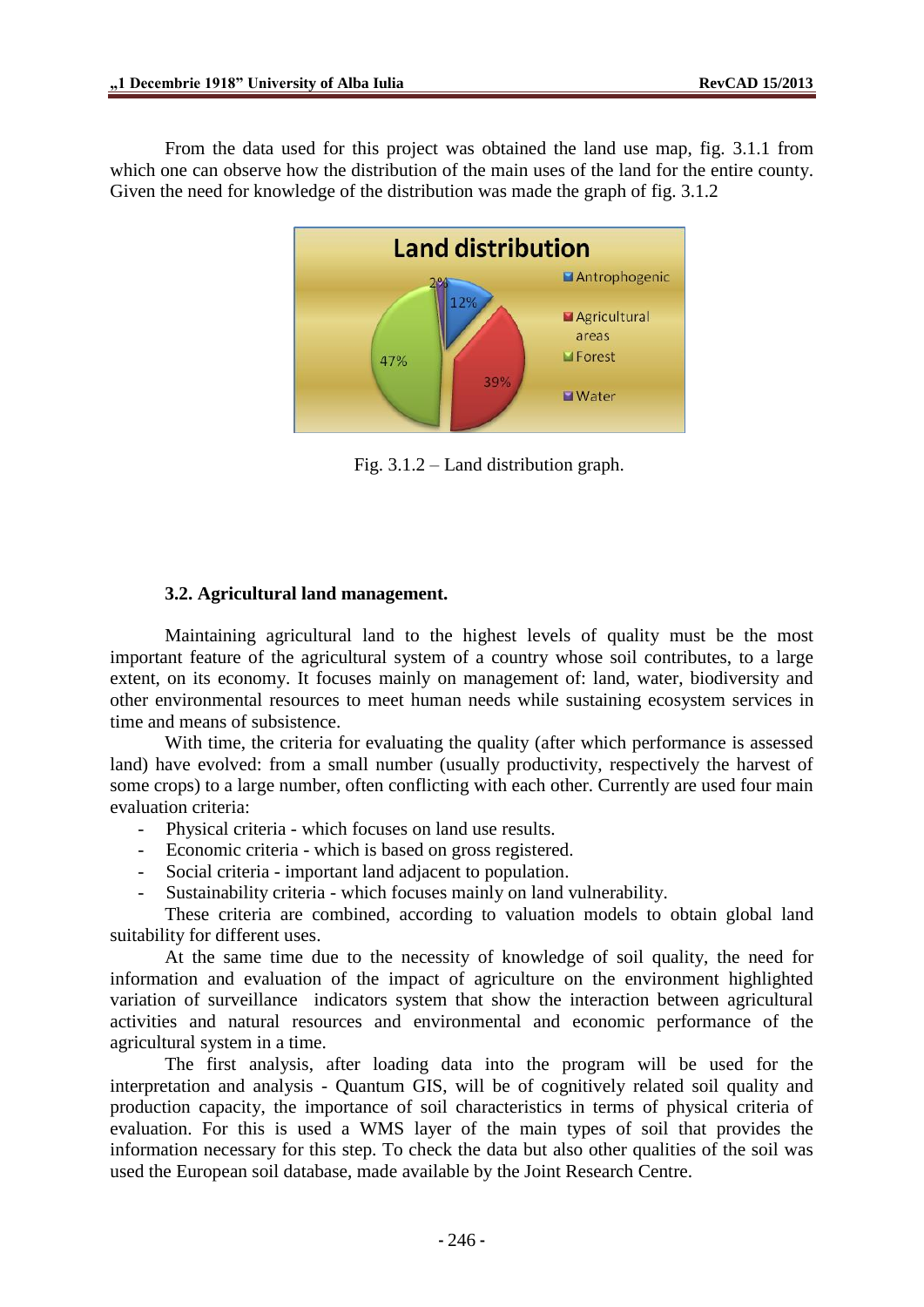The analysis of the two layers, WMS layer and crops layer, have highlight the main agricultural areas of the county, which are found mainly in the eastern and central part of the county, in areas washed by the rivers: Ozana, Toplita, Cracau, Bistrita, Moldova and Siret, fig. 3.2.1, and soil quality. Soils found in this analysis are rich in mineral resources, most part of the class that gives a high soil resource for agricultural crops (haplic luvisol, luvic phaeozem, haplic phaeozem, etc) and from here it can get the degree of productivity in those crop areas.



Fig. 3.2.1 – Land distribution map based on soil distribution.

From the point of view of a sustainable evaluation, soil quality factor is influenced by the texture of the soil erosion factor that plays an important role in the quality analysis for long periods of exploitation. Thus, the crop overlay layer over the WMS layer, which contains erosion soil characteristics, fig. 3.2.2, have been highlighted areas whose soil require special attention in this regard.



Fig. 3.2.2 – Map of textural soil erosion factor.

Currently, due to inappropriate management practice, Romanian agriculture generates various types of pollution, by focusing too much chemicals / hectare as a result of using inappropriate traditional practices of soil fertilization and plant protection from pests.

Incorrect use of the irrigation system with water of poor quality can cause a favorable soil degradation process. In addition, the most common problems encountered in Romanian soils are: silting, salinity, alkalinity, acidification, decrease of fertility, excess of humidity and infestation with pathogenic germs. (F. Statescu, D.C. Zauca, EEMJ - 2008).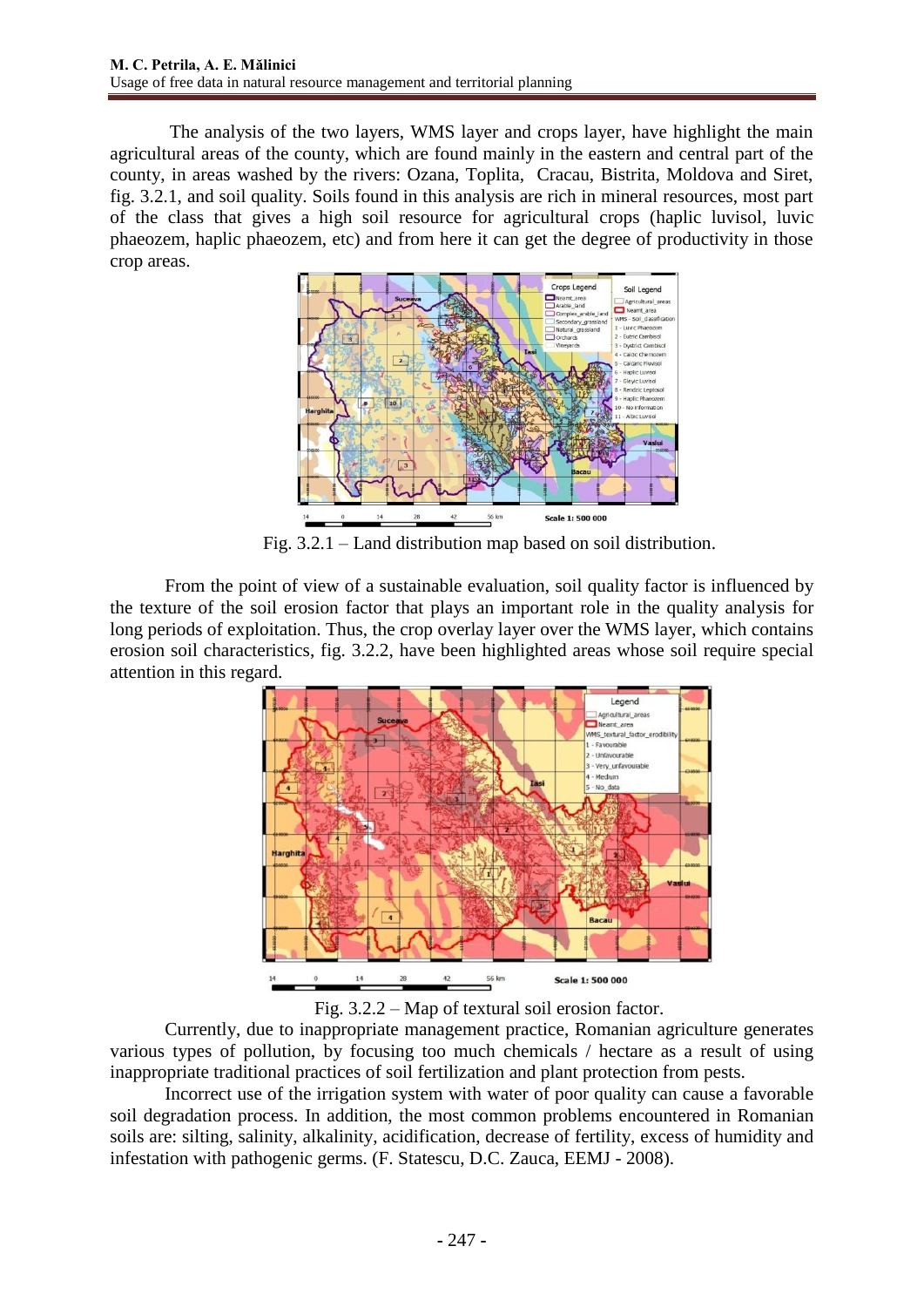Segmentation of land uses hampers resource management plans offer by the agricultural system, fig. 3.2.3, and also creating new features for increased productivity and soil quality.



Fig. 3.2.3 - Map of main agricultural use.

Due to the segmentation of land, the present project can't include crops on these surfaces to estimate production on large areas, so using data from the National Statistics Institute yearbooks proves to be a viable option in highlighting the agricultural potential of the land for the main types of crops, fig 3.2.4.



Fig. 3.2.4 - Average production per hectare of major crops.

## **4. Analysis of risk situation and territorial planning.**

Unconditional exploitation of natural resources, unrestrained technological race and the frenzy growing economy are pilasters for supporting the current economic policies and development of modern society. The subtle balance between dynamics and anthropogenic environmental system has made territorial transformation processes become the subject of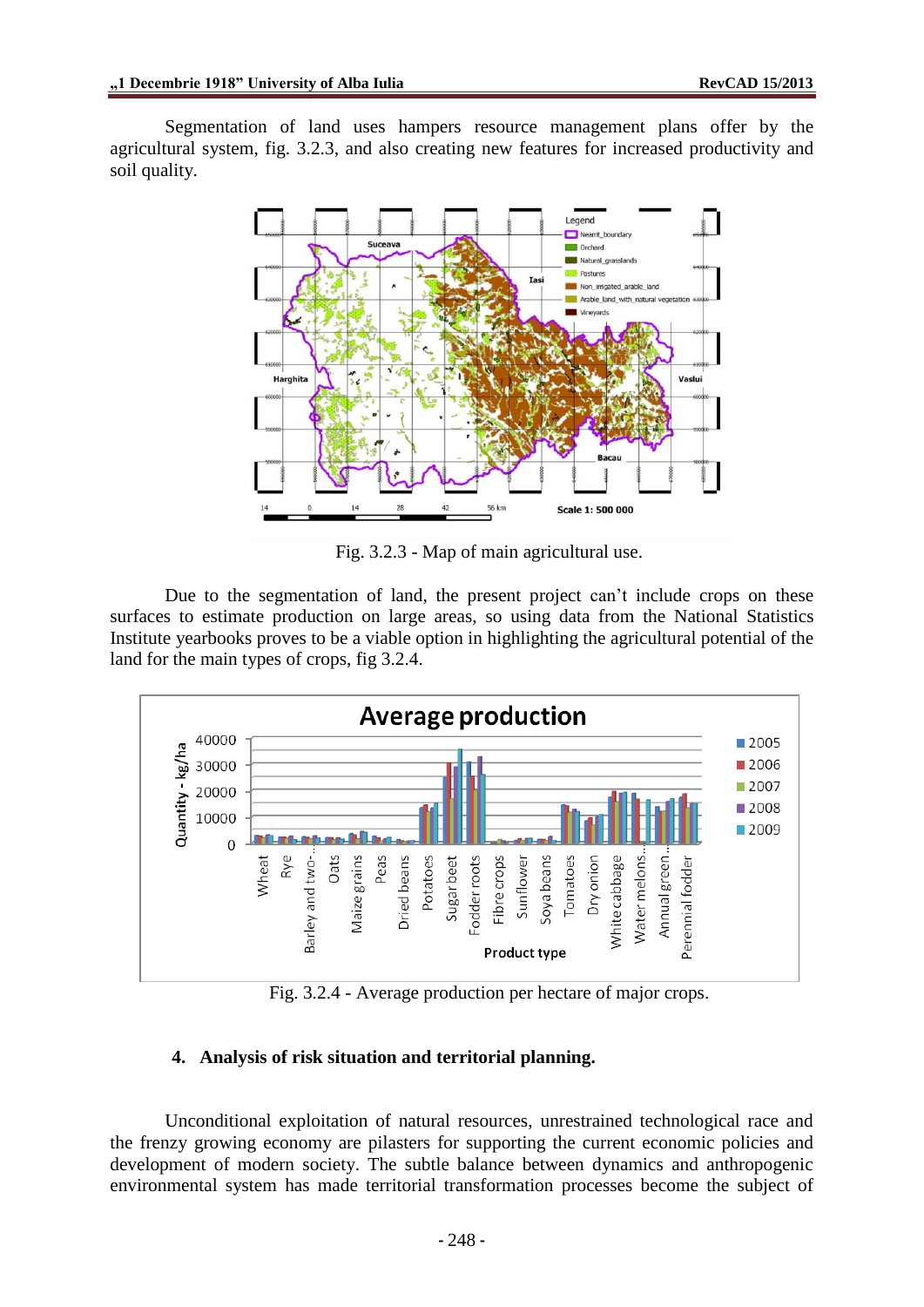scientific interest and have taken considerable political significance. Environmental impact assessment and strategic environmental assessment is the first functional tools for analyzing and evaluating the effects of specific actions that can reflect on the territory.

A conceptual logic sweep away the fees imposed by the current economic system, describes a good design as a set of planned actions to address and solve practical problems by consulting viable options on participatory approaches and knowledge to control events and uncertainty future.

Analyzing the information available, that have been mentioned so far, as well as other types of data and database, specifically designed for this project, we can perform a territorial planning based on several criteria and issues. This can easily determine which development priorities at the community or county level.



Figura 4.1. Protected zones map (CDDA and Natura 2000), Territorial Administrative Units(TAU) with water supply systems.

Loading the database in the work program, Quantum GIS for spatial data analysis related, in this case highlighting areas that have certain restrictions on use of resources due to certain factors that need special protective measures, the result map in fig. 4.1. From the analysis of the resulted map we can do management plans of targeted areas that do not have water supply systems and works to establish protected areas are needed (regulation of Siret and Moldova rivers to prevent flooding, creating better infrastructure for unlocking the potential protected areas, etc).

To meet the specific needs related to water consumption of the population, as mentioned above in fig. 4.1, it can use the information about the needs of the population that will help to establish a management plan for water resources more efficiently by connecting the water supply to villages that do not yet have this feature and find new sources of water exploitation in areas that still do not have water to reduce transportation costs and minimize water epidemic where water quality is not required to be consumed.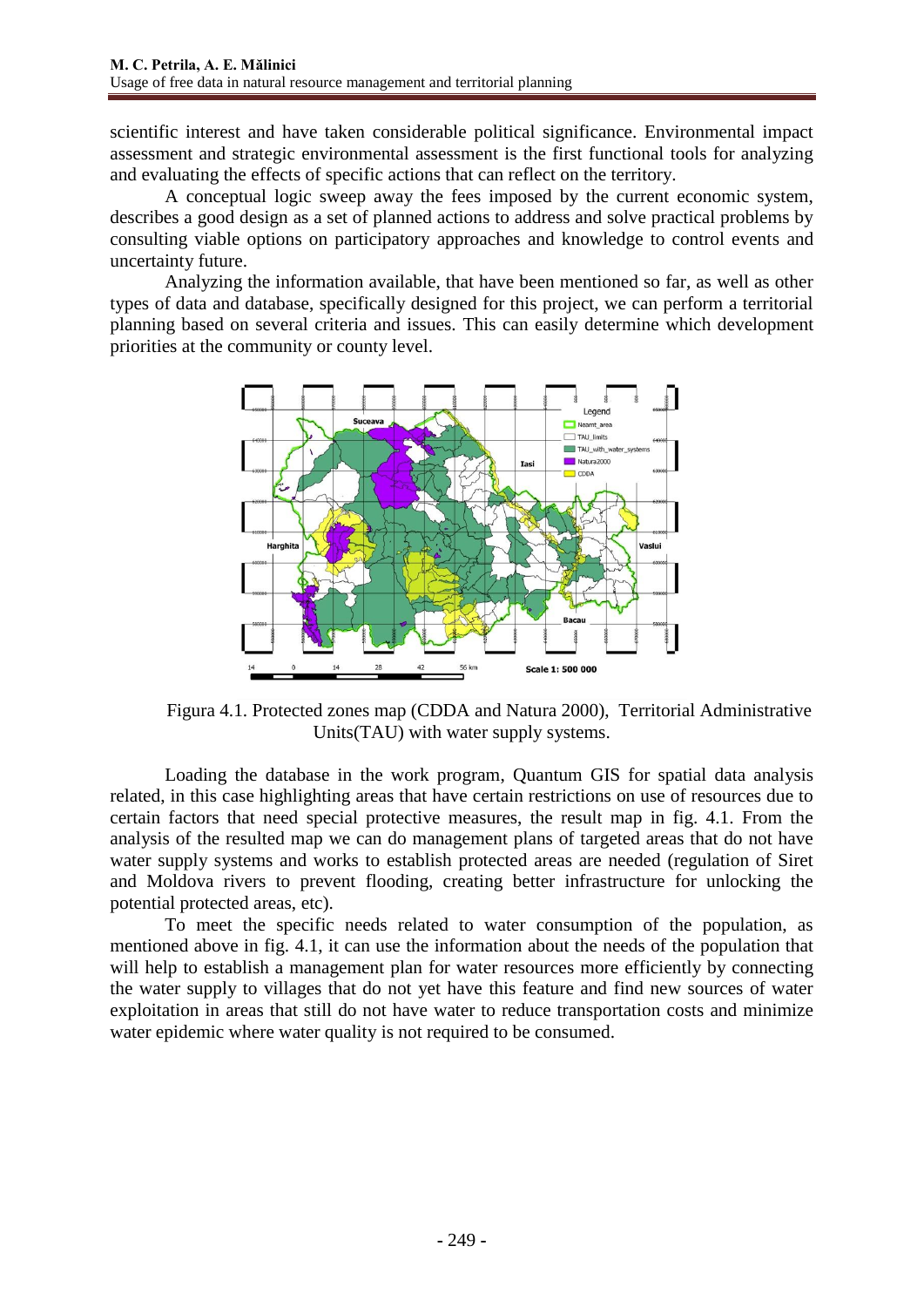

Fig. 4.2. Graph of water consumption at the county level.

Because of the land segmentation, farms and associations that own large agricultural areas may require irrigation systems which will help to increase crop production. At the same time we have to take into account the quality of water used as well as other measures specified in section 3.2, to maintain a high quality soil.

Doing a spatial query for delimitation of areas that presenting a favorable risk regarding erosion degree of soil and areas where massive pollution with nitrates has a high degree of production are achieved most vulnerable areas for crops. From the analysis we can see, fig. 4.3, that the risk is increased by the location of major rivers in the targeted areas and drinking water systems.



Fig. 4.3. Agricultural areas whose soils map show a favorable degree of erosion and susceptibility to nitrate pollution and TAU that have drinking water systems.

The presence of water supply systems, many localities having their catchments, can have consequences disastrous only locally, both the population and the environment and therefore agriculture, if not permanent monitoring the nitric level from water and soil, especially in the extraction pits.

Time evolution of water courses is a problem that requires a detailed analysis of the patterns in which it unfolds and the main causes underlying them.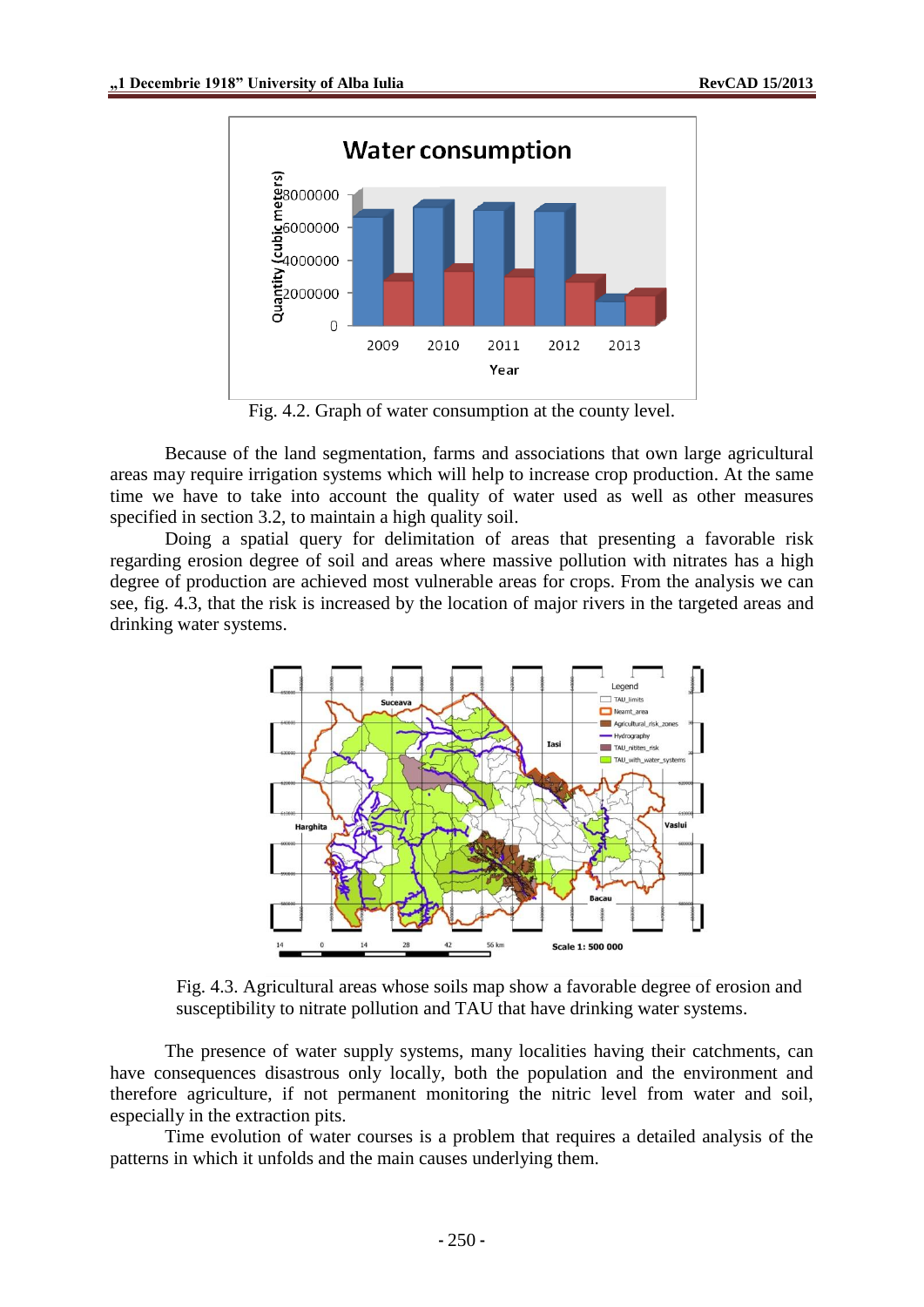So to highlight the evolution in time were used, for example, two rivers - Moldova and Siret. It will analyze the digitized surfaces based on orthophotos made in 2005 and 2008 Figure 3.3.3. Thus, the overlapping surfaces of the two riverbeds, old Siret area that was approximately 4159  $km^2$  in 2005 and 4463  $km^2$  in 2008 and Moldova in 2005 was approximately 4000 km<sup>2</sup> and in 2008 approximately 3850 km<sup>2</sup>.

Because we want to highlight the annual evolution, from the calculations, it can be seen that Siret shows an increase of 1 % / year and Moldova fell by 0.5 % / year to riverbed. Although in 2006 and 2008, the two rivers have experienced massive flooding, which played a decisive role in modifying the riverbed, sandy soil and minimum daily flow rate of about 5 cm/s of the Siret and 3 cm/s of Moldova are also factors influencing this growth. Have yet taken into account the period in which they were made orthophotos and river flow at the time since both play an important role in this analysis.



Fig. 4.5. Evolution of the riverbeds - Siret and Moldova – in the period 2005-2008.

## **5. Conclusions.**

The objective of an effective management system is to select the optimal intervention method by analyzing the factors set out in the decision making process so that the decision can't be influenced by subjective factors. In this way, computerized management system is designed to become a necessary tool in the decision making process to get a realistic intervention strategy, in accordance with the policies used by the project requirements.

The importance of maps and spatial data used in the analysis process is critical because it depends on the test results. Based on these forecasts it can create multiple scenarios of progression, risk analysis and detailed simulations.

As we noted, "free data" can contribute easily to analysis and planning models in different situations of interest, both public and private sectors. The need for such data becomes a viable option for process analysis projects that do not have the funds for the acquisition of all data or for educational use.